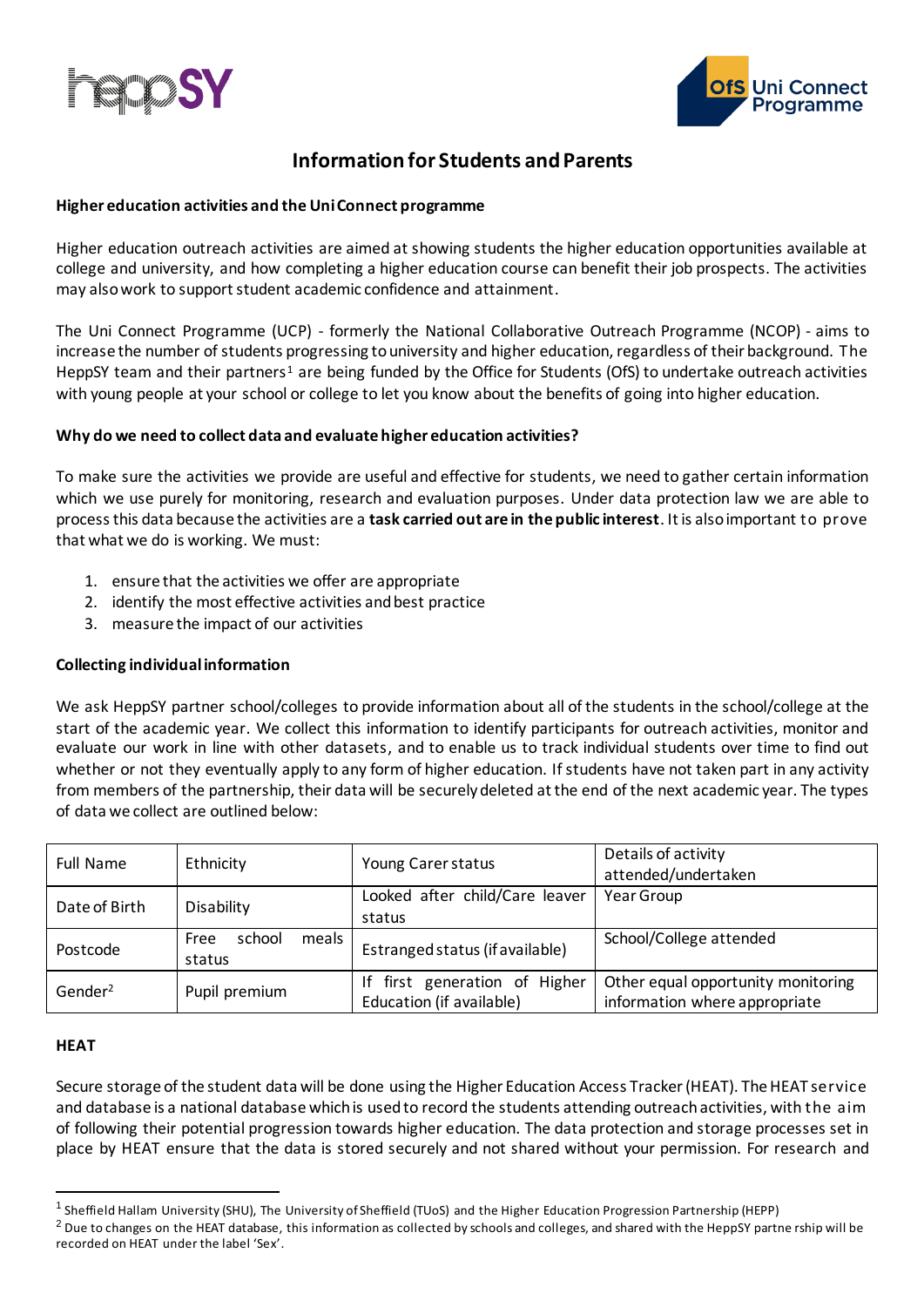



evaluation purposes only, data held on HEAT may be shared with educational organisations such as government departments or contracted agencies, including: The Department for Education, UCAS, OfS, organisations contracted by the OfS to undertake the national UCP evaluation (including CFE Research and Ipsos Mori) and the Higher Education Statistics Agency.

### **Data sharing and protection**

Data will be processed and sharedin accordance with the General Data Protection Regulation (GDPR, 2018) and Data Protection Act 2018, as well as all legislation enacted in the UK in respect of the protection of personal data. As Uni Connect is a collaborative programme, the information gatheredwill be shared between HeppSY, Sheffield Hallam University, The University of Sheffield and the Higher Education Progression Partnership(Hepp). For specific activity we may also share data gathered with other collaborative and funding partners including South Yorkshire Futures, Local Authorities, partner schools and colleges, and the Office for Students.

**The overall data controllers for the HeppSY programme are Sheffield Hallam University and The University of Sheffield**, unless otherwise stated in specific agreements. HeppSY and its partners will **not**release individual information to anyone who is unauthorised. More details about this can be found on Sheffield Hallam University and The University of Sheffield websites:

<https://www.shu.ac.uk/outreach-data> <https://www.sheffield.ac.uk/outreach/data>

All data will be stored securely, and any reporting will be done so using aggregated data, meaning that individual students will not be identifiable. The partnership does not and will not sell personal data to third party organisations.

#### **Data retention**

Students engaging in outreach activity whilst under the age of 21 will have their data retained by HeppSY and the Universities on the HEAT database for 15 years after their graduation, or until they reach 30 years of age (whichever comes first). Students engaging in outreach activity whilst over the age of 21 will have their data retained by HeppSY and the Universities on the HEAT database for 15 years after their graduation, or 10 years after first intervention (whichever comes first).

Details of how data is retained with regards to survey and other evaluation data collection methods are detailed in information sheets to be provided to participants at the start of the relevant evaluation/research project.

#### **Questionnaires and Evaluation Data Collection**

As part of the Uni Connect evaluation, we will ask a selection of students in Years 9-13 to complete a survey in the autumn term. The survey is designed to collect information about each student's knowledge and attitudes towards university/higher education. The survey runs once a year so that we can capture any changes over time. As part of our ongoing research and evaluation activities, we will look to collect data from programme participants where appropriate. This may include but is not restricted to short surveys before and after taking part in HeppSY funded activity, creative tasks and follow-up interviews and focus groups.

#### **Your rights**

You have a number of rights under data protection law, including the 'right to object' or request for your data to be removed from our system. If you have a query, complaint or request about the use of your data please contact Greg Brown (details below). Further information can be found in our full privacy notice held on our website: <https://extra.shu.ac.uk/heppsy/schools/dataandevaluation/>